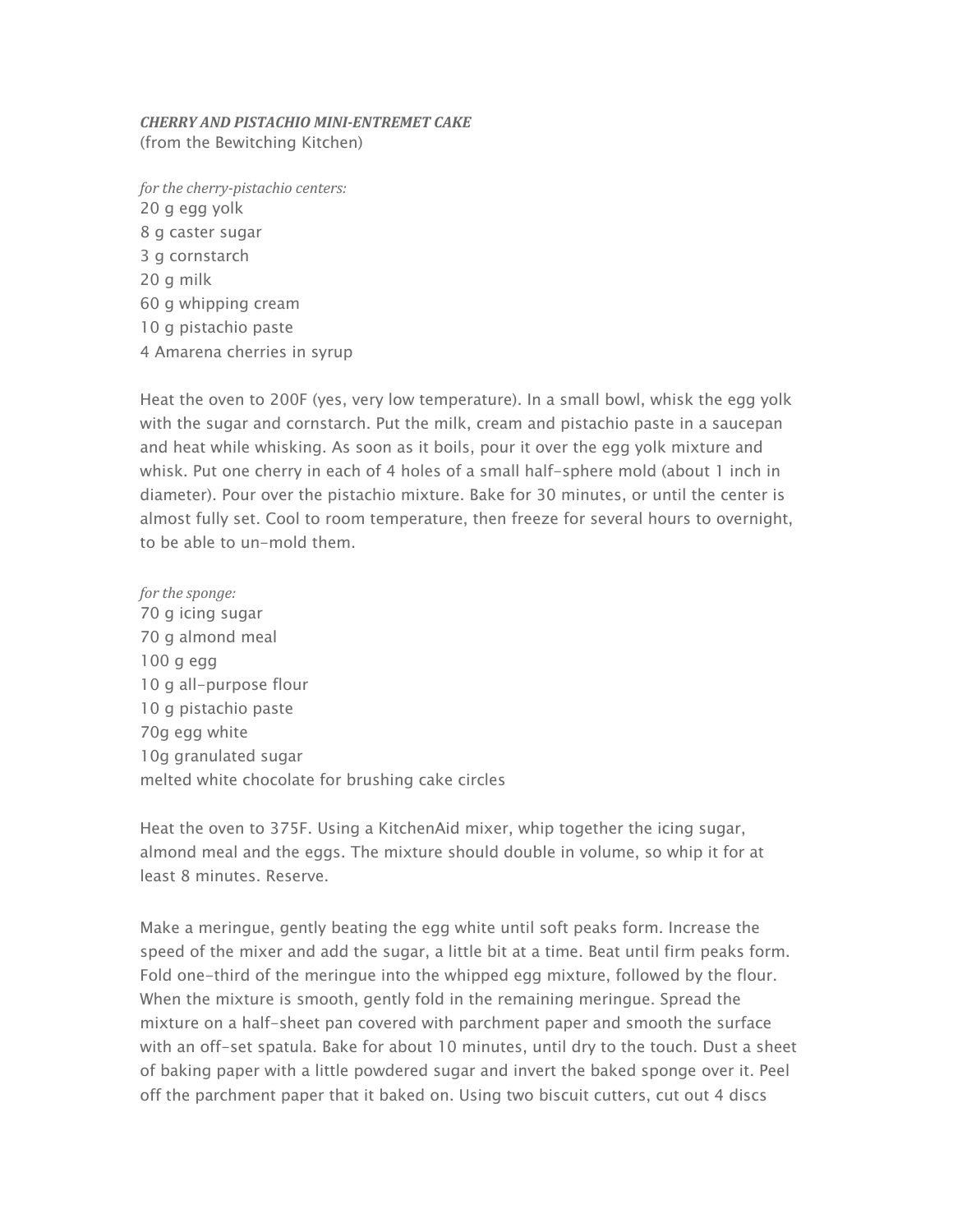that will fit inside the mold that will hold the dessert, and 4 discs that will fit inside the little mold used for the cherry inserts. Melt the white chocolate and apply a very thin coat over one side of the larger piece of sponge. Reserve.

*for the mascarpone mousse:* 6 g Platinum gelatin (3 sheets) 80 ml whipping cream 55 g egg yolks 80 g granulated sugar 160 g mascarpone cheese 1/4 tsp vanilla paste 320 g heavy cream

Bloom the gelatin in cold water for 10 minutes. Combine egg yolks with sugar, whisking well and set aside. In a saucepan, heat 80 ml of cream until it boils. Remove from heat, and slowly pour a bit of the hot liquid into the egg yolk mixture, to temper it gently. Add the rest of the cream and transfer all the mixture to a saucepan.

Over low heat, cook until 180 F stirring constantly. Remove from heat, drain the gelatin, and add to the mixture, stirring until completely dissolved. Let the mixture cool down to around 140 F. Add the mascarpone cheese, mix until the cheese is incorporated. Process with a hand mixer, to emulsify. Add the vanilla paste, and let it cool to around 95 F. Meanwhile, whip the 320 ml of cream to soft peaks. Incorporate the cream gradually to the mascarpone mixture.

ASSEMBLE THE DESSERTS. Place a small amount of mascarpone mousse inside each of 4 cavities of a semi-sphere silicone mold (3 to 3.2 inches in diameter). Drop the cherry insert inside. Place the small circle of sponge on top. Cover the cavity with mousse, leaving a little space on the top, so you can place the larger circle of sponge on top, with the chocolate painted side facing up. Smooth the surface, adding a little more mousse if needed. Freeze overnight, or for a minimum of 6 hours.